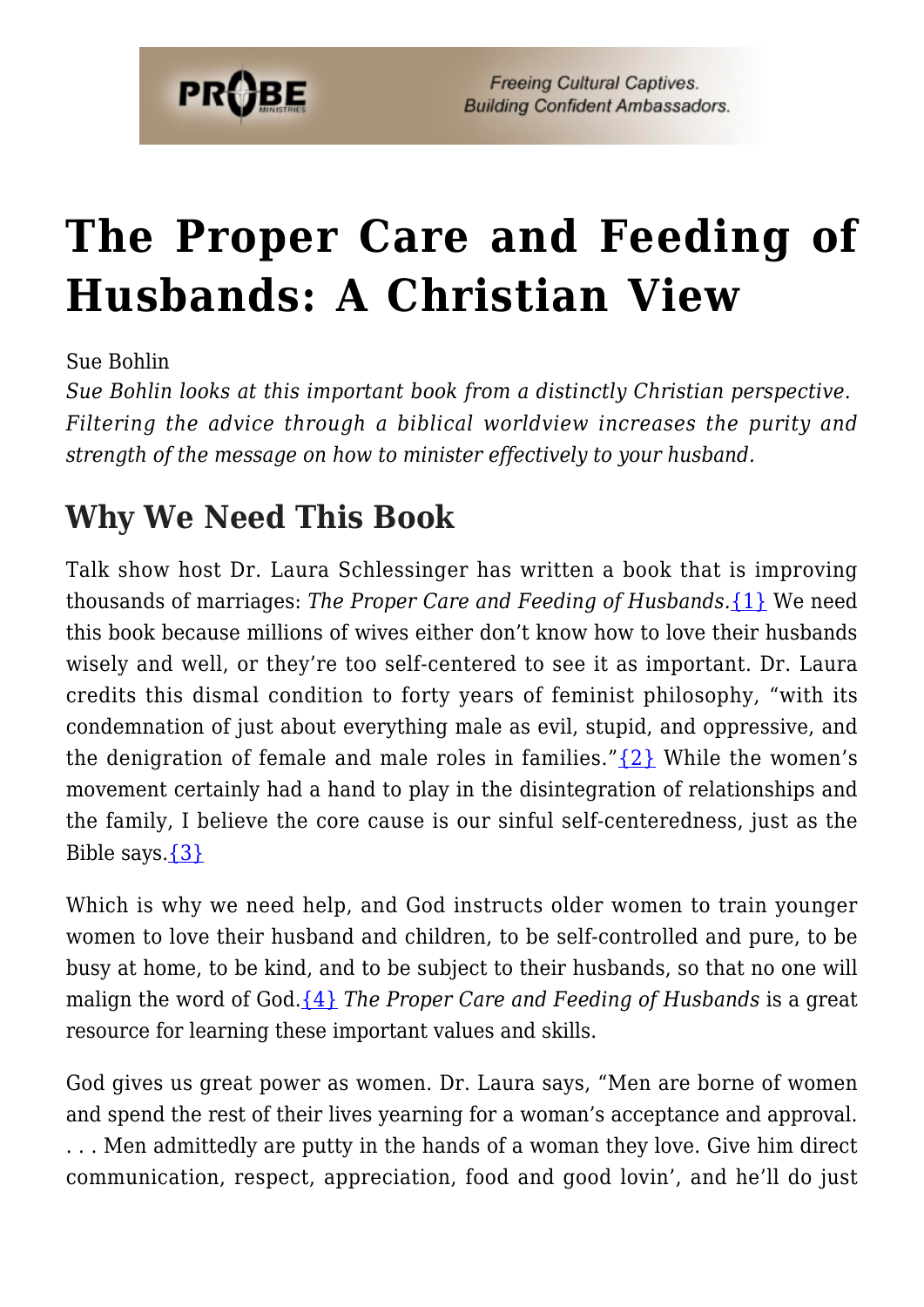

about anything you wish—foolish or not." $\{5\}$ 

We'll be looking at these aspects of the proper care and feeding of husbands in this article, starting with a man's need for *direct communication.*

• We can improve on communication by doing it less. God made us verbal creatures, which can frustrate men with the overwhelming amount of our words. Instead of expecting her husband to be a girlfriend (and men make wonderful husbands, but not girlfriends), the wise wife selects for true connecting value, gives the bottom line first, and chooses her timing well.

• Men make terrible mind readers, so be direct. Dropping subtle hints doesn't work with most men, and it doesn't mean a man is insensitive, uncaring, or oblivious.

• Spell out whether you want help and advice, or if you're just venting. God made men to want to be our heroes, so understand you can frustrate him if he can't fix what's hurting you because all you want is someone to listen.

• And finally, take whatever he says at face value. Women tend to overanalyze men when they are just not that complicated.

#### **Respect**

A listener to Dr. Laura's radio show named Edgar wrote, "There are a few things that men want so bad they would do anything for it. I think a good number of men want respect more than love. They like to feel they have some power. I nearly cry when you tell a woman caller to respect her husband. There is so much selfishness in the world—in marriages. Prosperity has allowed women to be so independent, and thus so selfish. I always feel as though I come last—my feelings come last, my needs come last." ${6}$ 

*"A good number of men want respect more than love."* God knew this when He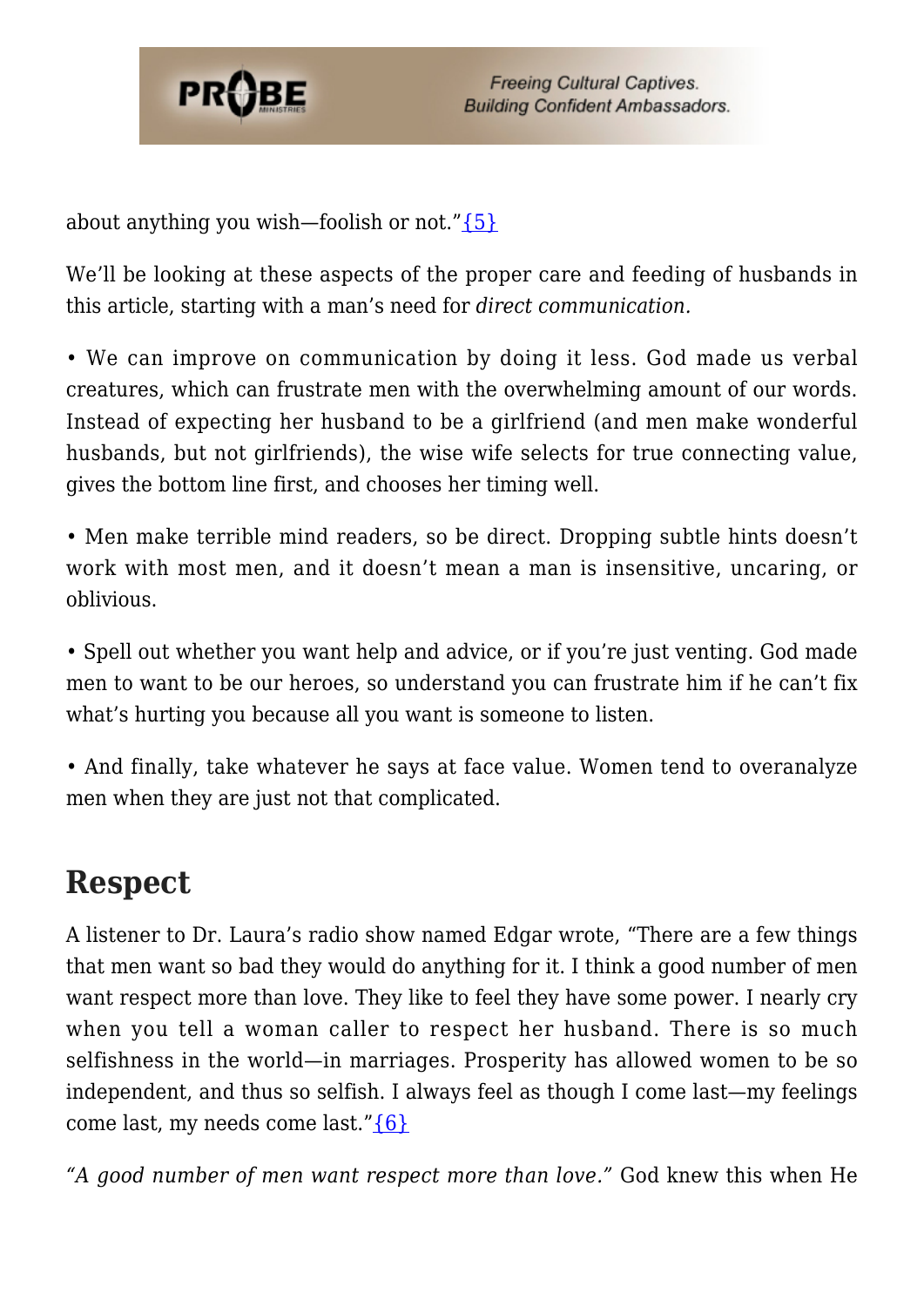

made us. His commands to husbands and wives in Ephesians 5:33 reflects each one's deepest needs: "Each one of you also must love his wife as he loves himself, and the wife must respect her husband." Dr. Emerson Eggerichs of [LoveandRespect.com](http://www.loveandrespect.com) points out that this verse commands a husband to love his wife. Why? She needs love like she needs air to breathe. This same verse commands a wife to respect her husband. Why? He needs respect like he needs air to breathe. $\{7\}$ 

• Respect means treating someone in a way that builds him up and doesn't tear him down, never denigrating or attacking. ${8}$ 

• Respect means always treating the other person with the dignity they deserve as a person made in the image of God.

• Respect means grasping that a man's needs and wants are every bit as valid and important as a woman's needs and wants.

• Respect means not venting to others, *especially* the children. One woman wrote to Dr. Laura, "No emotional outlet is worth damaging my husband's reputation." $\{9\}$ 

There are three A's that men long for from their wives: attention, affection, and affirmation. Respect involves paying attention to what they do simply because they're the ones doing it.

Respect means allowing the other person to be different and do things differently than you. One repentant wife told Dr. Laura, "And in the end, it doesn't much matter that they eat PBJ sandwiches for breakfast, lunch and dinner for a day or that one tooth brushing gets overlooked or whatever little thing that used to set me off!" {10}

One way to give respect is to give grace instead of resenting the things he does that complicate your life (like leaving drinking glasses in the living room or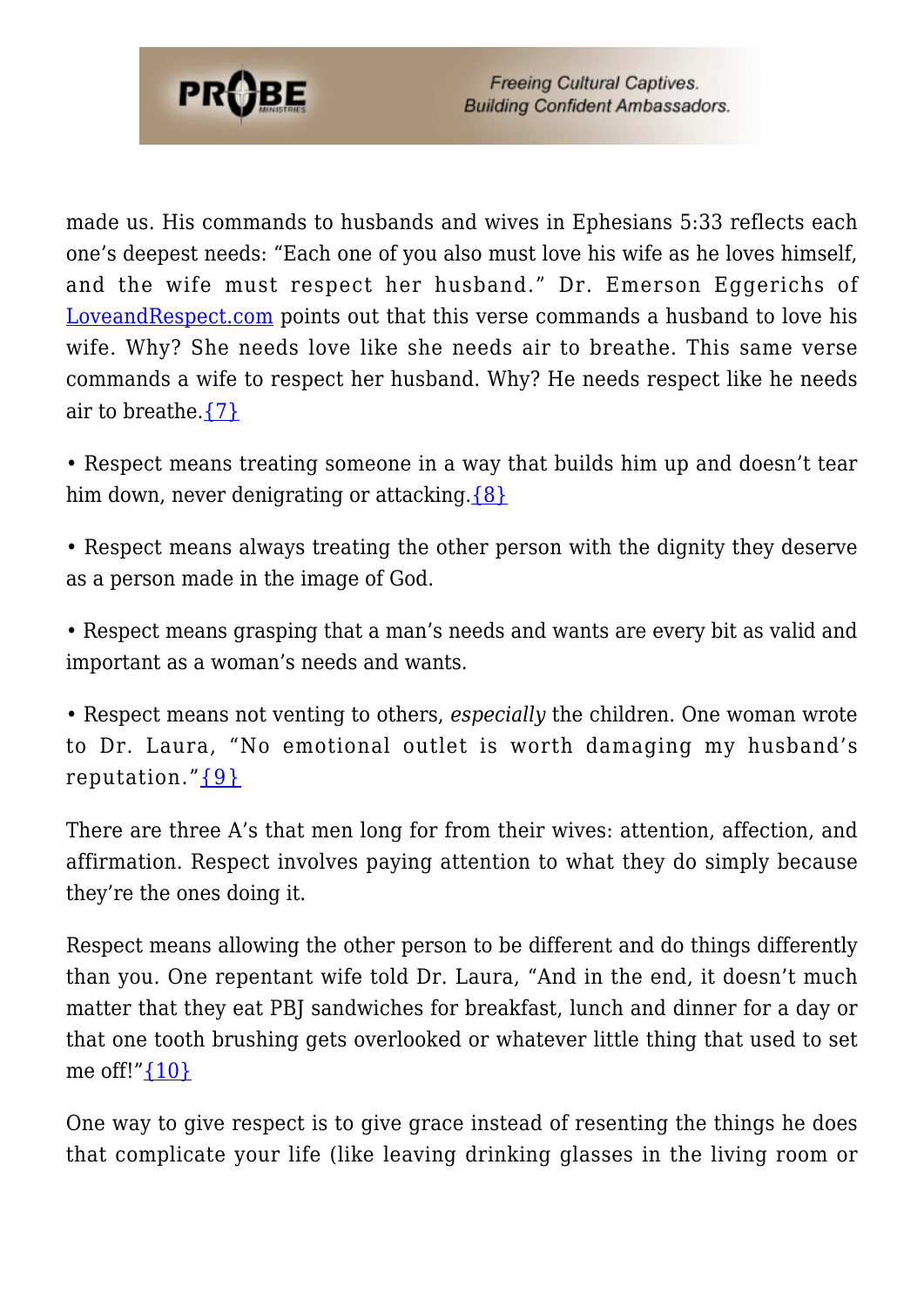

clothing on a chair). Ask yourself, "Is he *intentionally* doing this to bug me? To make my life difficult? If he were to die tomorrow, what wouldn't I give to have him back leaving these things out?"

# **Appreciation**

Ask any woman what she wants, and near the top of her list she'll tell you, "I want to be acknowledged and appreciated for the things I do." Well, men want the same thing!

A man named Evan wrote to Dr. Laura: "My wife feels that if she doesn't remind me again and again, something won't get done. But the fact is, it makes me feel like her child and that Mommy needs to check up on me. It's degrading. I want to be admired. I want to be acknowledged for being the breadwinner and making sure that we are all well taken care of. My greatest pleasure is when I feel like her hero. Like her 'man.' Not her boy." {11}

It doesn't matter what a husband's primary love language is, every man wants to be shown appreciation for who he is and what he does.

I love to suggest to young wives and mothers, "Keep a gratitude journal to help you be on the lookout for the things your husband does that you appreciate. Every night, write down three things you noticed. And then *tell him* the kinds of things that are in your book!"

- Thank him for going to work every morning even when he doesn't feel like it.
- Thank him for being faithful to you.
- Thank him for loving you.
- Thank him for giving you children—or even desiring to.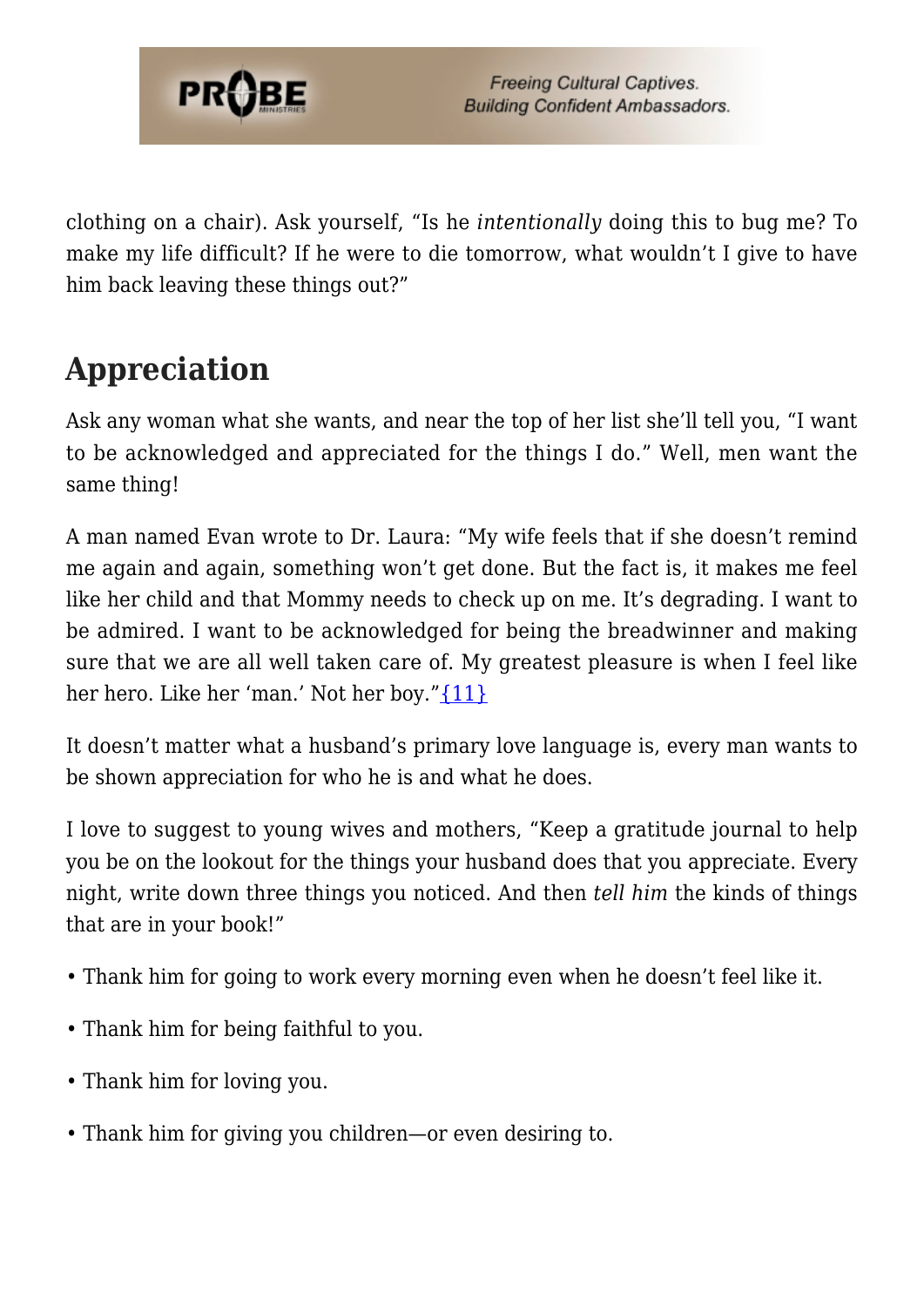

• Thank him for taking out the garbage, and changing the oil in your car, and mowing the yard.

• Thank him for bringing home his paycheck and not spending it on gambling or booze or drugs or women.

And then there's the opposite of appreciation. The universal complaint of men who e-mailed Dr. Laura about her book "was that their wives criticize, complain, nag, rarely compliment or express appreciation, are difficult to satisfy, and basically are not as nice to them as they'd be to a stranger ringing their doorbell at three A.M.!" $\{12\}$  So allow me to make some suggestions:

• Request, don't demand. Demanding is rude and disrespectful.

• Don't nag. If you have to ask more than once, ask as if it were the first time you were making the request.

• Keep your mouth shut about things that don't matter. Ask yourself, is this the hill you want to die on?

• Don't be controlling—which is micromanaging. Dr. Laura wrote, "When women micromanage, their husbands give up trying to please them, and then the wives complain that their men don't do anything for them." $\{13\}$ 

Proverbs says, "Kind words are like honey–sweet to the soul and healthy for the body." $\{14\}$  (This is truer no place more than in marriage.) Let your words be kind and full of appreciation.

### **Support**

A man named Roy wrote to Dr. Laura with some good advice for wives: "If you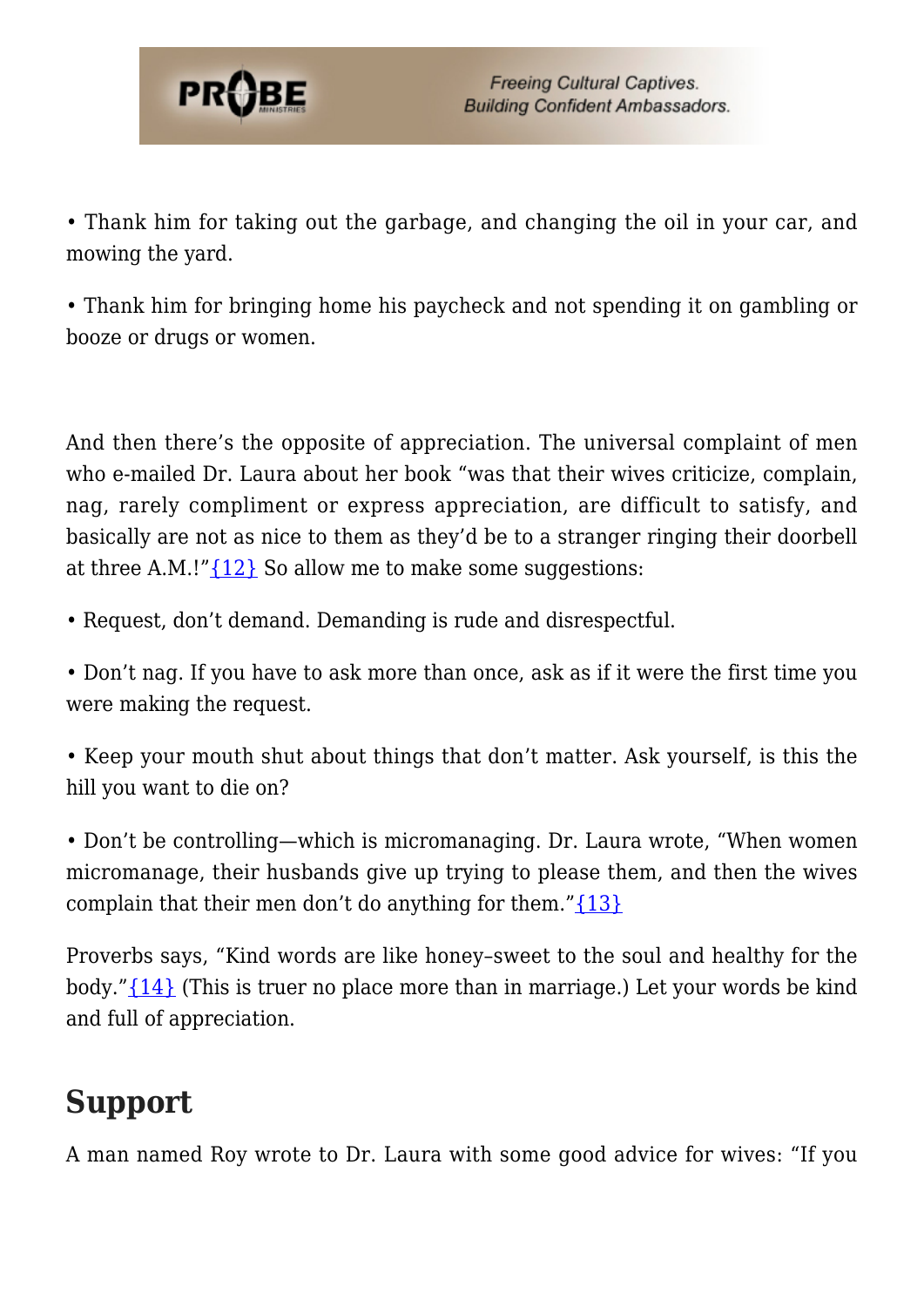

can't accentuate the positive, at least acknowledge it. The world is full of messages to men that there are standards we don't meet. There is always another man who is more handsome, more virile, or more athletic than we are. None of that matters if the most important person in our life looks up to us, accepts us as we are, and loves us even though we aren't perfect. . . . All I know is that the husband who has a wife who supports him and praises him for the positive things he does is the envy of all the other men who have to live with criticism, sarcasm, and constant reminders of their failures."[{15}](#page-8-14)

Men desperately want and need the support of their wives. This is reflected in what God reveals in His Word when He says, "It is not good for man to be alone. I will make a helper suitable for him."[{16}](#page-8-15) And through the apostle Paul, God instructs wives to relate to their husbands in a way that meets this need when He says, "Wives, submit to your husbands as to the Lord." $\{17\}$ 

Submission is basically giving support with a willing, cooperative heart.

A wife's submission includes knowing her gifts and strengths, and using them to serve her husband and family.

Service has a bad name, but both husbands and wives are called to serve God first and then each other; husbands are called to sacrificially love and serve their wives with Jesus as their pattern.  $\{18\}$ 

So what does support look like?

- Believing in him. Telling him, "You have what it takes." Being his #1 fan.
- Cultivating a cooperative heart.

• Being generous and openhearted—willing to use your gifts and strengths to help him succeed.

• Understanding the importance of making him look good: never saying anything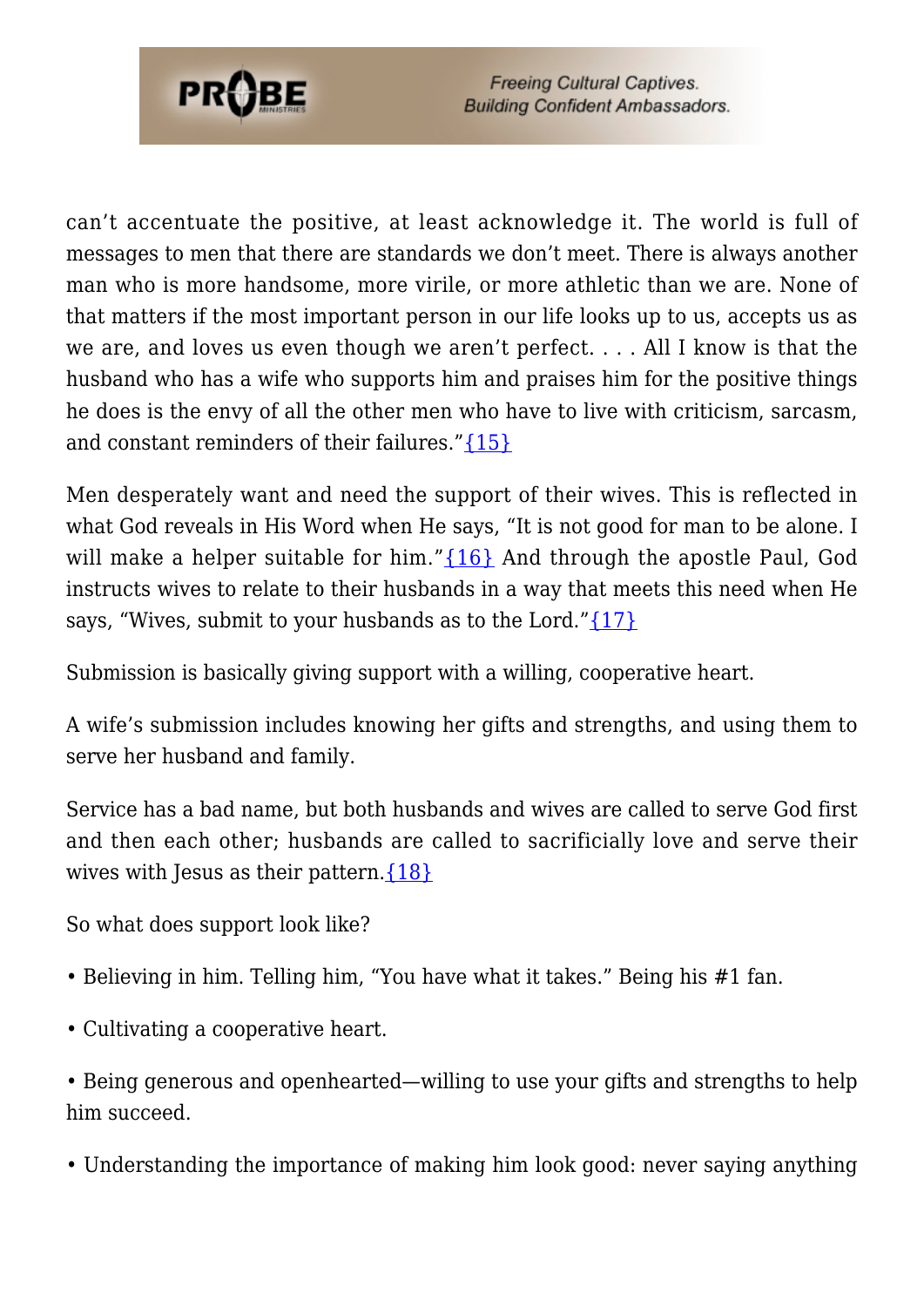

negative in public.

• Creating a home that's a safe haven from the world.

• Having a warm heart with a positive, cheerful demeanor. Women set the temperature of the home; we are thermostats, not thermometers, of the family. (On the other hand, Proverbs says "A quarrelsome wife is like a constant dripping on a rainy day; restraining her is like restraining the wind or grasping oil with the hand." $\{19\}$ )

- Being interested in him and his life.
- Showing thoughtfulness. What does he like? Do it.

• And though by no means exhaustive, it also means being a person of faithfulness and integrity. That means keeping your promises and being dependable. As Proverbs 31 puts it, "Her husband has full confidence in her and lacks nothing of value."[{20}](#page-8-19)

# **Good Lovin'**

Dr. Laura writes that men need to feel the approval, acceptance and attachment from their women that comes from physical intimacy.  $\{21\}$  For women, emotional intimacy leads to physical intimacy. For men, it's the other way around; physical intimacy is the key to opening their hearts.

A man named Chris writes: "I don't understand why women don't understand that sex is a man's number one need for his wife. It's not just the act and sensation of pleasure, but it's the acceptance by a woman of her man. There's a communion that happens during intercourse that will bond a man to his woman, and he in turn will then begin to give of himself emotionally to her." $\{22\}$ 

Wives can discover that giving themselves sexually to their husbands with a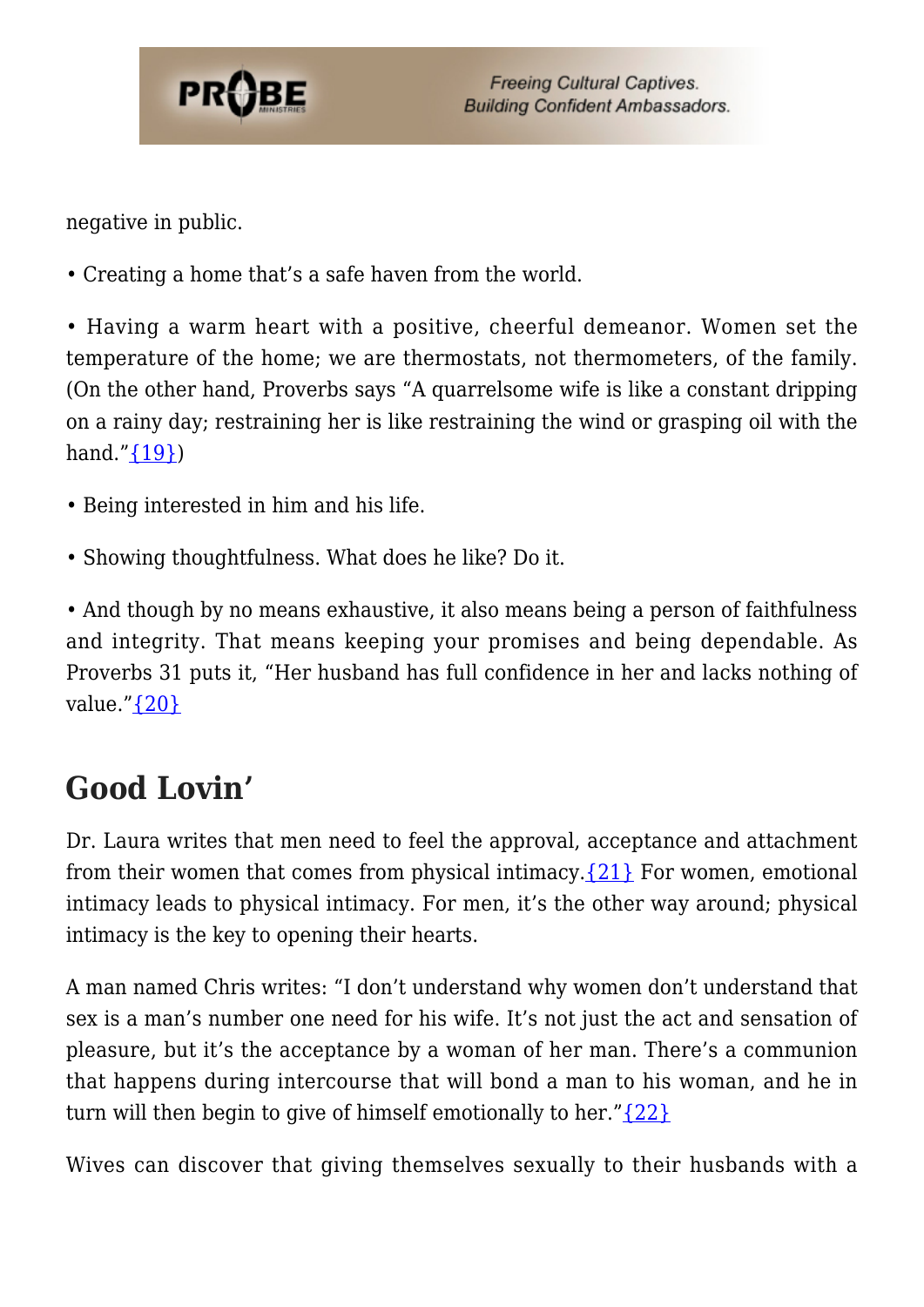

warm, open-hearted, loving spirit, can be the most effective encouragement to getting their husbands to open up emotionally.

"What attracts men to women is their femininity, and femininity isn't only about appearance, it's also about behaviors. Looking womanly and behaving sweetly and flirtatiously are gifts wives give to their husbands." We see this modeled in the Song of Solomon, where the King's bride displays her feminine charms in a holy seduction of her husband, and the way she tells him what she loves about his  $body.\{23\}$ 

Instead, our culture has things backward; many unmarried girls and women flaunt their bodies with a total lack of modesty or propriety. Once they marry, it's flannel nightgowns, wool socks, and no makeup.

Dr. Laura calls wives to give themselves sexually to their husbands, even when they don't feel like it, as an act of love. It's really no different, she points out, than the fact that they expect their husbands to go to work and earn money to support the family even on days they don't feel like it.

She's echoing what God said in 1 Corinthians 7 about husband and wife both fulfilling their marital duty to each other because each one's body belongs not just to themselves but to each other. He also said not to deprive each other for extended periods of time lest we be tempted.

Consider the wisdom of radio listener Herb: "Sex is to a husband what conversation is to a wife. When a wife deprives her husband of sex for days, even weeks on end, it is tantamount to his refusing to talk to her for days, even weeks. Think of it that way, wives, and realize what a deleterious impact enforced sexual abstinence has on a good man who is determined to remain faithful." $\{24\}$ 

I can't recommend *The Proper Care and Feeding of Husbands* highly enough. In fact, I gave a copy to my new daughter-in-law! Let me close with one more piece of wisdom from Dr. Laura: "[M]en are simple creatures who come from a woman,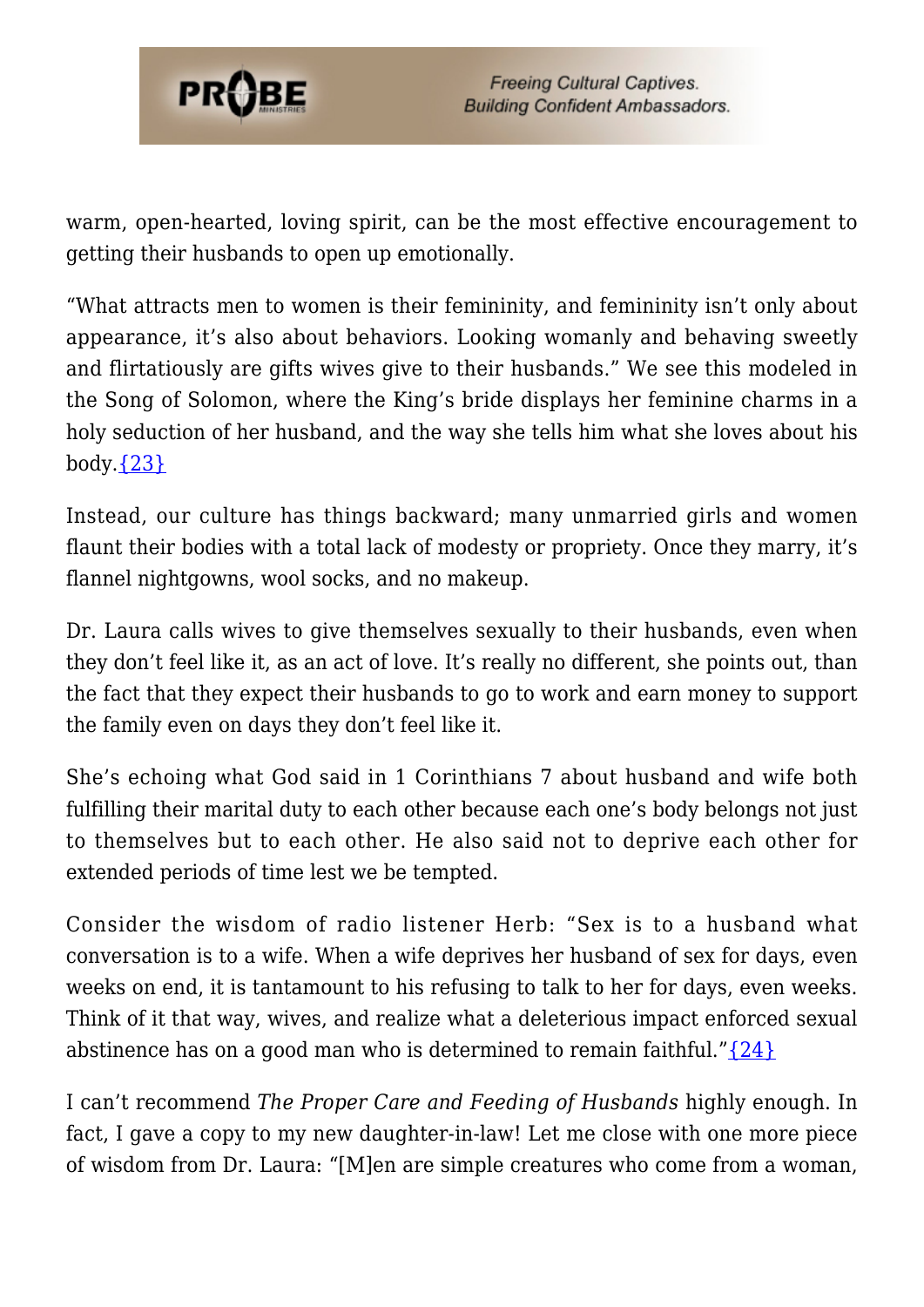

are nurtured and brought up by a woman, and yearn for the continued love, admiration and approval of a woman. . . Women need to better appreciate the magnitude of their power and influence over men, and not misuse or abuse it.["{25}](#page-8-24) Amen!

#### **Notes**

<span id="page-8-0"></span>1. Laura Schlessinger, *The Proper Care and Feeding of Husbands*, New York: HarperCollins, 2004.

- <span id="page-8-1"></span>2. Schlessinger, 3.
- <span id="page-8-2"></span>3. Jeremiah 17:9
- <span id="page-8-3"></span>4. Titus 2:4
- <span id="page-8-4"></span>5. Schlessinger, xvii.
- <span id="page-8-5"></span>6. Schlessinger, 1.
- <span id="page-8-6"></span>7. [http://www.loveandrespect.com/Articles/article.asp?aid=43&cat=1](http://www.loveandrespect.com/articles/article.asp?aid=43&cat=1)
- <span id="page-8-7"></span>8. Schlessinger, 157.
- <span id="page-8-8"></span>9. Schlessinger, 159.
- <span id="page-8-9"></span>10. Schlessinger, 158.
- <span id="page-8-10"></span>11. Schlessinger, 31.
- <span id="page-8-11"></span>12. Schlessinger, 37-38.
- <span id="page-8-12"></span>13. Schlessinger, 57.
- <span id="page-8-13"></span>14. Prov. 16:24
- <span id="page-8-14"></span>15. Schlessinger, 47-48.
- <span id="page-8-15"></span>16. Gen. 2:18.
- <span id="page-8-16"></span>17. Eph. 5:22, 24.
- <span id="page-8-17"></span>18. Eph. 2:25, 28.
- <span id="page-8-18"></span>19. Prov. 27:15.
- <span id="page-8-19"></span>20. Prov. 31:11.
- <span id="page-8-20"></span>21. Schlessinger, 25.
- <span id="page-8-21"></span>22. Schlessings, 129.
- <span id="page-8-22"></span>23. Song of Solomon 5:10-16
- <span id="page-8-24"></span><span id="page-8-23"></span>24. Schlessinger, 119.